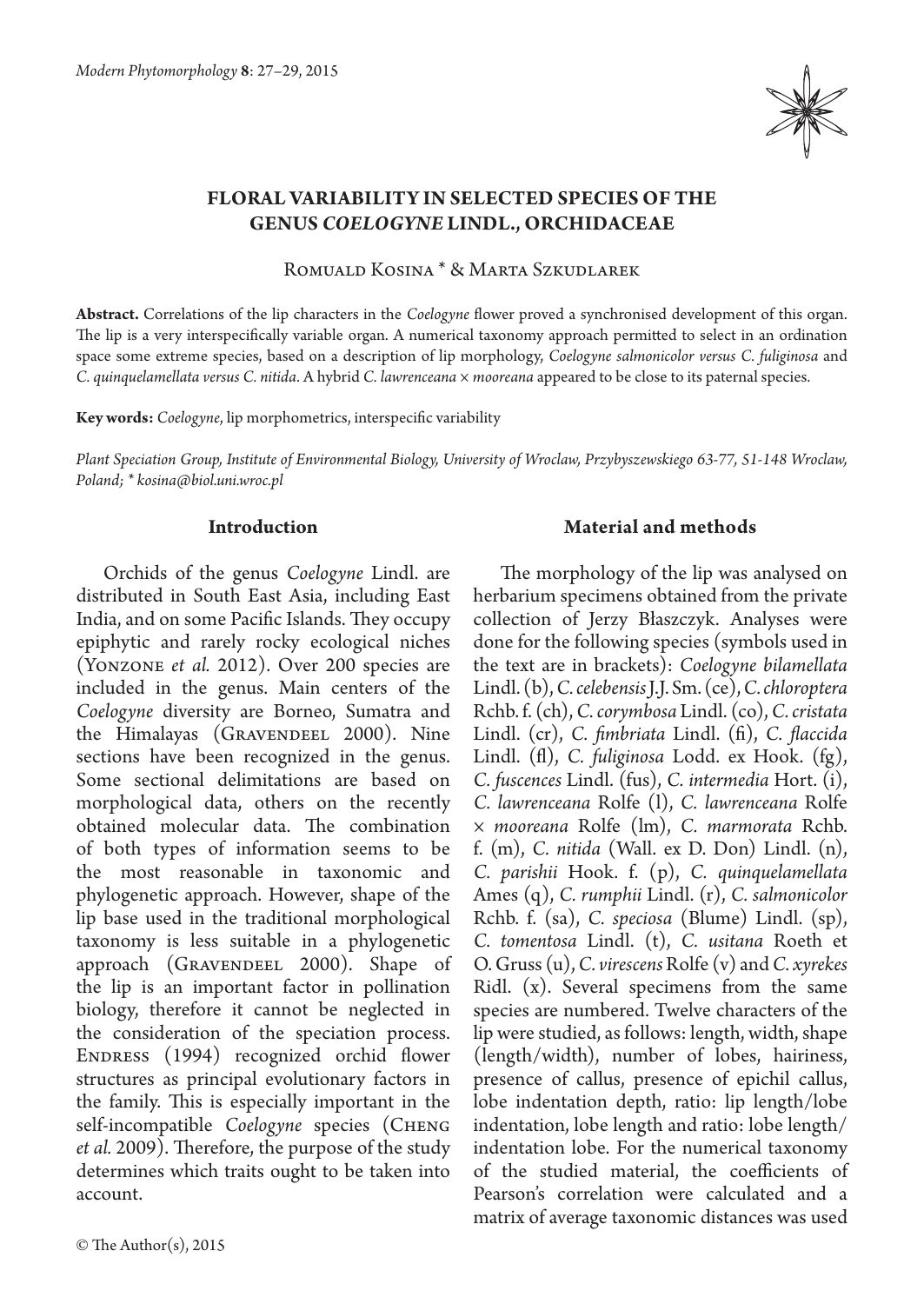

**Fig. 1.** A minimum spanning tree of the genus *Coelogyne* species. OTUs (species) are scattered in a non-metric multidimensional scaling ordination space. OTUs were described by morphology (traits and some ratios) of the lip.

in the non-metric multidimensional scaling method according to ROHLF  $(1994)$ , to put OTUs into an ordination space.

#### **Results and discussion**

From the morphogenetic point of view, correlations between ratios (shapes) and their initial characters are most interesting. The shape of lip is determined more by its width variation  $(r = -0.45^{**})$ . The correlations of the initial character with two other ratios prove that relationships between longitudinal growth of lip lateral lobes and a central part of lip  $(r = 0.90***)$ create the main variation of the organ. The highest coefficients of correlation between dimensions of lip and its lateral lobes prove

that the development of the lip as a whole is synchronised (Szkudlarek 2010).

In an ordination space (Fig. 1) the following species are distinguished from the set as extreme OTUs: *Coelogyne salmonicolor*, section *Speciosae* Pfitzer et Kraenzlin; *C. quinquelamellata*, section *Longifoliae* Pfitzer et Kraenzlin; *C. fuliginosa*, section *Fuliginosae* Pfitzer et Kraenzlin; and *C. nitida*, section *Ocellatae* Pfitzer et Kraenzlin. An OTU of hybrid origin, *C. lawrenceana* × *mooreana*, is located in the centre of the diagram and is close to a paternal species (l). Members of other section are intermediate in relation to extreme OTUs. *C. salmonicolor* (the highest value of *z*-axis) *versus C. fuliginosa* (low value of *z*-axis) express difference in the development of lateral lobes and this creates a different shape of lips. The species from section *Speciosae*, located